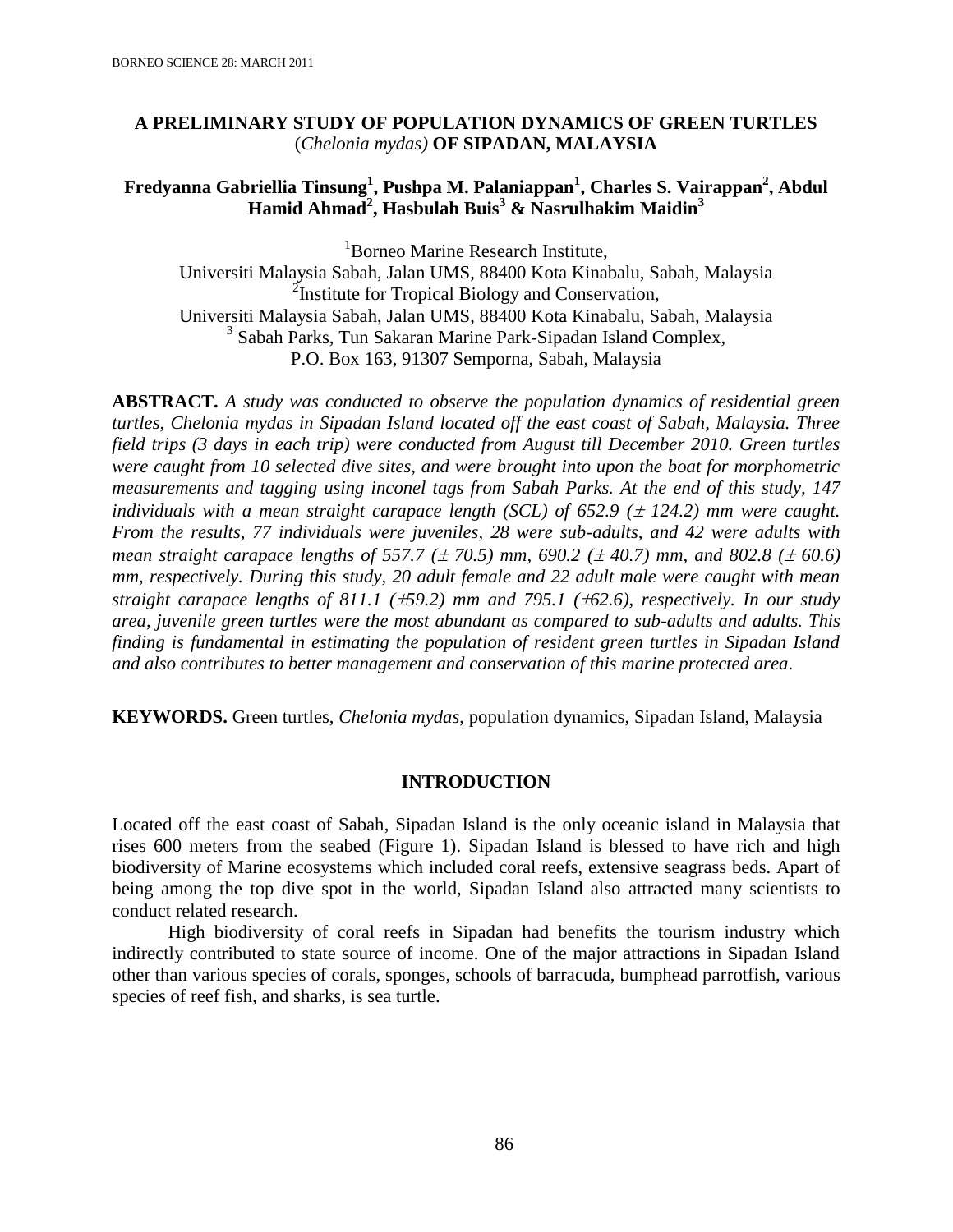

**Figure 1. Map of Sipadan Island, Sabah, Malaysia.**

There are seven species of sea turtles in the world where four can be found in Malaysia and among them two species are green (*Chelonia mydas*) and hawksbill turtles (*Eretmochelys imbricata*) which can be found in Sipadan Island (Mortimer, 1991). The green turtle, *Chelonia mydas* is the most common sea turtle in Borneo and West Malaysia (Lim and Das, 1999; Isnain, 2008) and the most abundance species in Sipadan Island (Mortimer, 1991). The World Conservation Union (IUCN) had recognized green turtle as endangered species, and listed under Appendix I of CITES (Convention on International Trade Endangered Species of Wild Fauna and Flora); and Appendices I and II of the Convention on Migratory Species (CMS) (Seminoff, 2004). In Sabah, green turtle is protected under Wildlife Conservation Enactment 1997, Schedule I Section II, Totally Protected Species of Animals and Plants, Part I (Section 25 (2)) (Yap, 1997). The green turtle's feeding habits vary regionally and may include marine algae and seagrass as the primary diet (Pritchard, 1971; Balazs, 1980; Bjorndal, 1991; Seminoff *et al*. 2002). There are five species of seagrass that heve been reported in Sipadan Island which are *Thalassia*  hemprochii, *Halophila, ovalis, Haloduke uninervis,* and *Cymodocea rotundata.* The green turtle, *Chelonia mydas,*was reported in Fuentes *et al.* (2006) as seagrass consumer with high preferences on *Thalassia* sp.

Regarding the extensive seagrass meadow in Sipadan, green turtles (*Chelonia mydas*) commonly seen to feed on seagrasses when the tide is high. When the tide is low, they are always seen in shallow reef areas, either resting or swimming.

In Sipadan Island, green turtles have been reported to nest all year round with peak months between July and December (Mortimer 1991). The objective of this study is to observe the population dynamics of green turtle (*Chelonia mydas*) in Sipadan Island which is one of the major attractions to the place.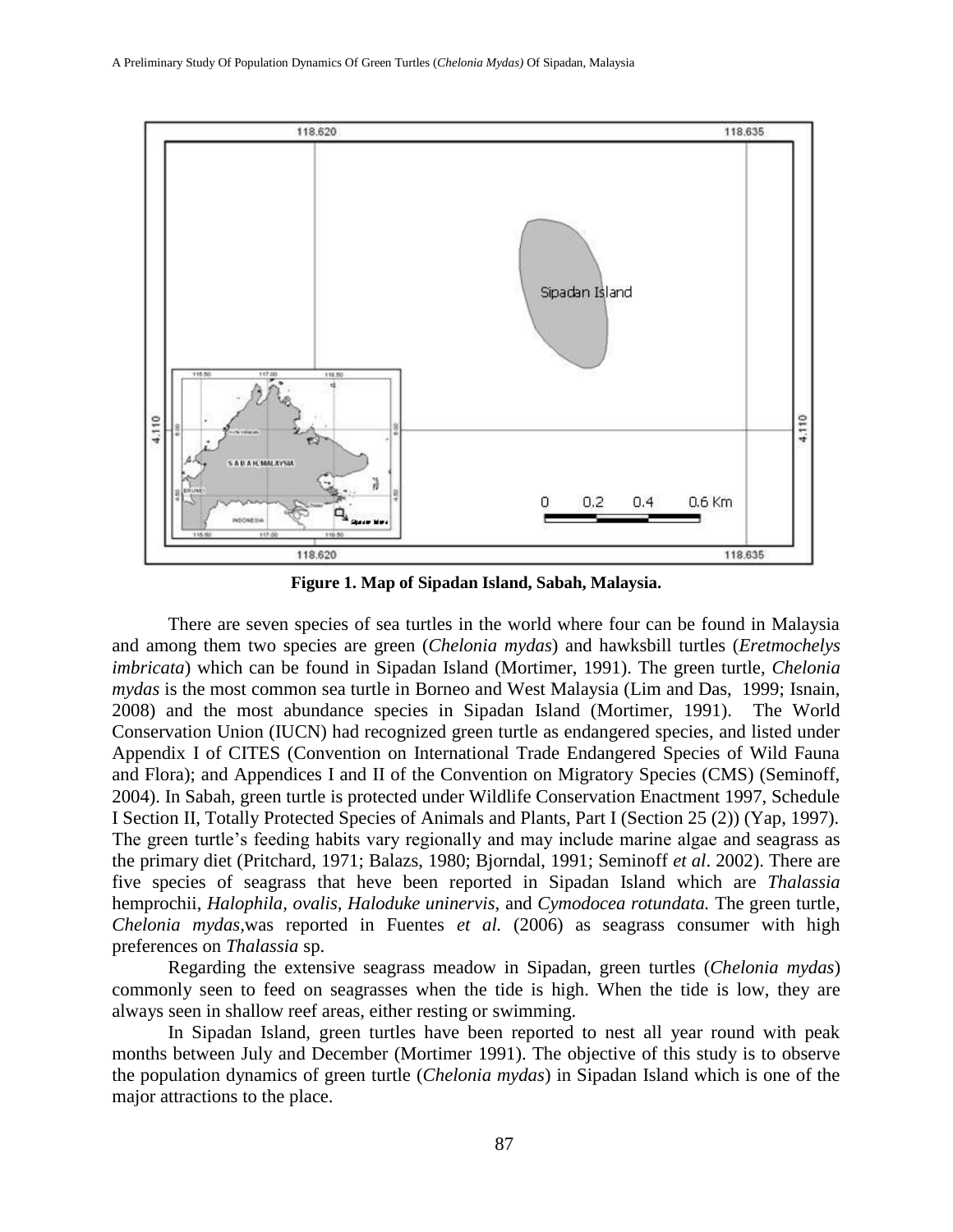### **MATERIALS AND METHODS**

Three field trips (3 days each) were conducted from August to December 2010 in ten selected dive sites (Figure 2) in Sipadan Island which are Lobster Lair, Mid Reef, Drop Off, Turtle Patch, Staghorn Crest, Hanging Garden, White Tip Avenue, Barracuda Point, Coral Garden, and Turtle Cave. Green turtles were caught while SCUBA diving, and were brought upon the boat for morphometric measurements. The turtles were tagged on both front flippers using inconel tags from Sabah Parks. Finally, before the turtle were released back into the water, white marker is used to mark the carapace so that the divers will not approach the same turtle. This would save time and reduce the probability of catching the same turtle during the same trip.



**Figure 2. Map of dive sites in Sipadan Island.**

### **RESULTS AND DISCUSSION**

A total of 147 green turtles were caught during this study with a mean straight carapace length (SCL) of  $652.9$  ( $\pm$ 124.2) mm. From the results, 77 individuals were juveniles, 19% were subadults and 29% were adults with mean straight carapace lengths of 557.7  $(\pm 70.5)$  mm, 690.2  $(\pm 40.7)$  mm, and 802.8  $(\pm 60.6)$  mm, respectively. During this study, 20 adult female and 22 adult male turtles were caught with mean straight carapace lengths of 811.1 ( $\pm$ 59.2) mm and 795.1 ( $\pm$ 62.6) mm, respectively.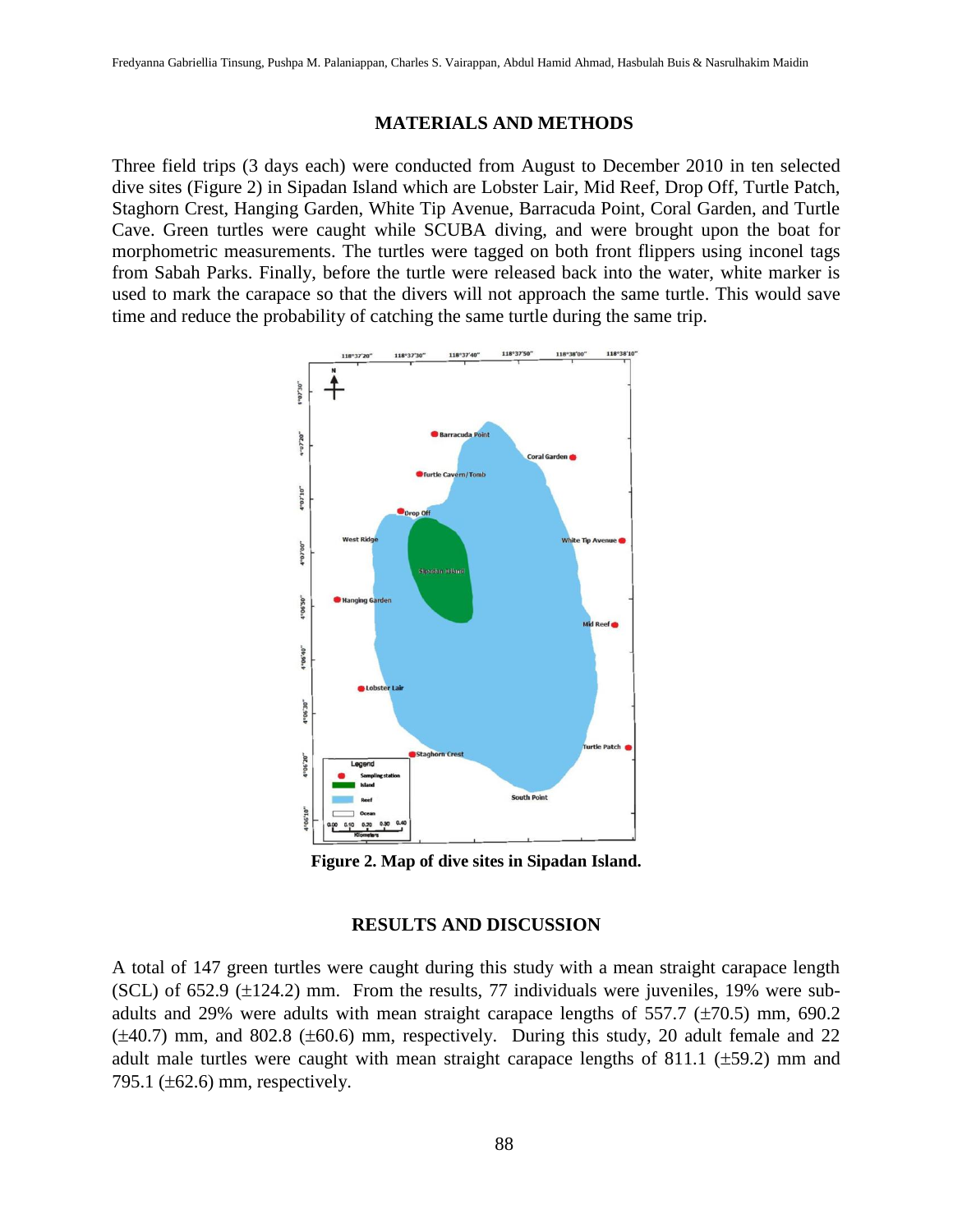Mortimer (1991) has reported 98 individuals of green turtles in seven selected sites (North Point to Jetty, Jetty to Barracuda Point, White Tip Avenue, Turtle Patch, South Point to Staghorn Crest, Hanging Garden and West Ridge). From the 98 individuals of green turtle caught, 24% (n=24) individuals were juveniles or sub-adults. The rest of 74 green turtles (75.5%) appeared to be adults, with  $64\%$  (n=47) were obviously male. The remaining 27 (36%) individuals may have included some sub-adult male turtles, whose tails had not yet fully developed. The comparison between present results and two decades old results from Mortimer (1991) study of green turtles population dynamics in Sipadan Island is shown as in Table 1.

| Year | <b>Adult</b>           |                            | Sub-adult<br><b>Juvenile</b><br>(%)<br>(%) |         | <b>Total</b><br>of     |  |
|------|------------------------|----------------------------|--------------------------------------------|---------|------------------------|--|
| 1991 | Male $(\% )$<br>47(48) | Female $(\% )$<br>27(27.5) | 24(24.5)                                   |         | green<br>turtles<br>98 |  |
| 2010 | 22(15)                 | 20(14)                     | 28(19)                                     | 77 (52) | 147                    |  |

| Table 1. Comparisons of results obtained by Mortimer (1991) and present study (2010). |  |  |  |
|---------------------------------------------------------------------------------------|--|--|--|
|                                                                                       |  |  |  |

The numbers of adult male turtles observed were highest in both studies. This is because, male turtles usually return to the nesting beach more frequent than the female turtle (Mortimer, 1991). However, the methodology used for the studies also can affect the results. The study in Mortimer (1991) was done by observation through scuba diving while this study involved catching, tagging and marking of the turtles. The probability of sighting the same turtles and overlooking the turtles is higher in Mortimer (1991). The number of juveniles caught in the present study also is higher than in Mortimer (1991). Due to different methodology and time duration, both studies were not sufficient to estimate the population dynamics of green turtles in Sipadan.

This study shows that the juvenile green turtles in Sipadan were the most abundant as compared to sub-adults and adults. However, this is an ongoing study and we hope to complete the census of this turtle population in the near future together with their feeding behavior and short-term growth rate. A long-term study should be done to estimate the population of green turtles in Sipadan at a regular interval.

#### **ACKNOWLEDGEMENTS**

The study was supported by: Ministry of Science, Technology and Innovation of Malaysia (Sciencefund Research Grant No. 04-01-10-SF0141) and WWF-Malaysia (Grant No. UMS0000569). The authors wish to acknowledge Sabah Parks for granted the research permits in Sipadan, Borneo Divers Mabul Resort Sdn. Bhd. and Treasure Image Sdn. Bhd. for their continuous support and assistance in the field.